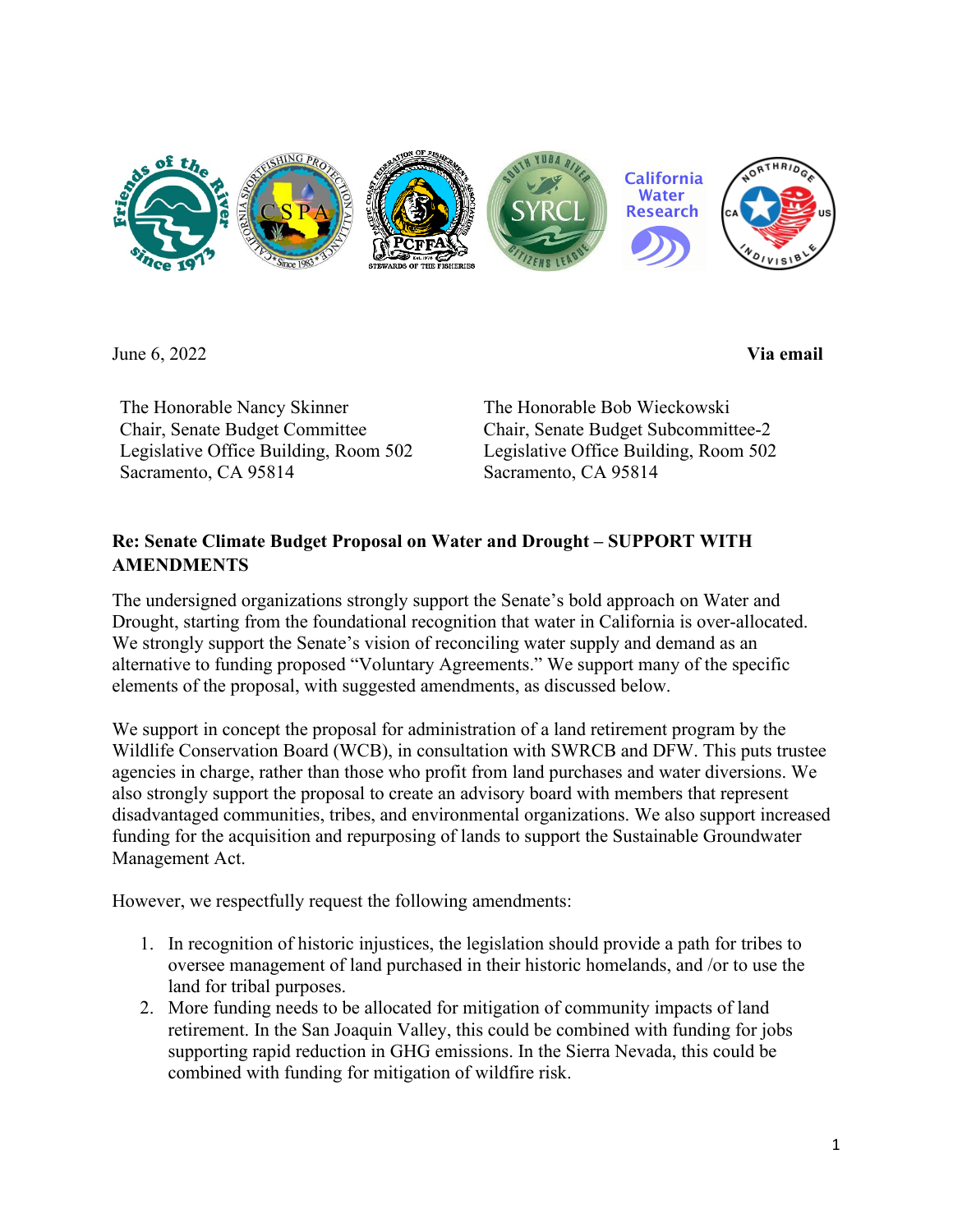- 3. The program needs to provide enforcement mechanisms ensuring that all water rights associated with a diversion are purchased, perhaps through certification by the SWRCB.
- 4. The program needs to ensure that water purchased for the environment is dedicated in perpetuity to instream uses, through petitions for instream flow dedication under Water Code section 1707, or similar. We look forward to working with the legislature to develop mechanisms that prevent water restored to streams from being appropriated by other diverters.
- 5. Additional funding, including reductions of "local match" requirements and a streamlined application process, needs to be allocated and advanced through the DOC Sustainable Agricultural Lands Conservation Program (SALCP) to expedite the purchases of farm and ranch lands. The enforcement mechanism to ensure the achievement of actual, permanent water conservation goals can be embodied in the programmatic purchases of recorded conservation easements that can include permanent irrigation reductions that would be enforceable by the SWRCB.
- 6. The program needs to provide funding for ongoing monitoring and oversight of habitat restoration projects.

We also support in concept the proposal to strengthen water rights quantification and enforcement at the SWRCB, and to provide funding to DFW and the Delta Independent Science Board. We also support funding for monitoring and scientific oversight of habitat restoration and multi-benefit projects in the Delta, including peer review by the Delta Independent Science Board. However, we request the following amendments:

- 1. We request funding for more staff in the Water Rights Division of the SWRCB, rather than creation of a separate statewide environmental water master office. The SWRCB best knows how to prioritize staff resources.
- 2. The SWRCB needs dedicated funding for improvement of the Board's watershed modeling for the Bay-Delta Water Quality Control Plan, for drought curtailment, and for Harmful Algal Bloom study and modeling.
- 3. The Department of Fish and Wildlife needs dedicated funding for determination of instream flow needs to protect aquatic and stream-dependent wildlife, which has been delayed for four decades.
- 4. The Delta Independent Science Board needs dedicated funding to expand its capacity. It is essential to have oversight and independent peer review of the proposed investments in water management science.
- 5. The Delta Independent Science Board needs dedicated funding for peer review of investments in habitat restoration and multi-benefit projects in the Delta. The Interagency Ecological Program is the appropriate entity to do monitoring and scientific oversight of habitat restoration and multi-benefit projects in the Delta.

We also strongly support the proposal for \$1.5 billion for drought resilience, but request that the language requires that this funding does not result in new or increased diversions or infrastructure but focus instead on sustainable solutions such as water recycling, stormwater capture, and groundwater cleanup.